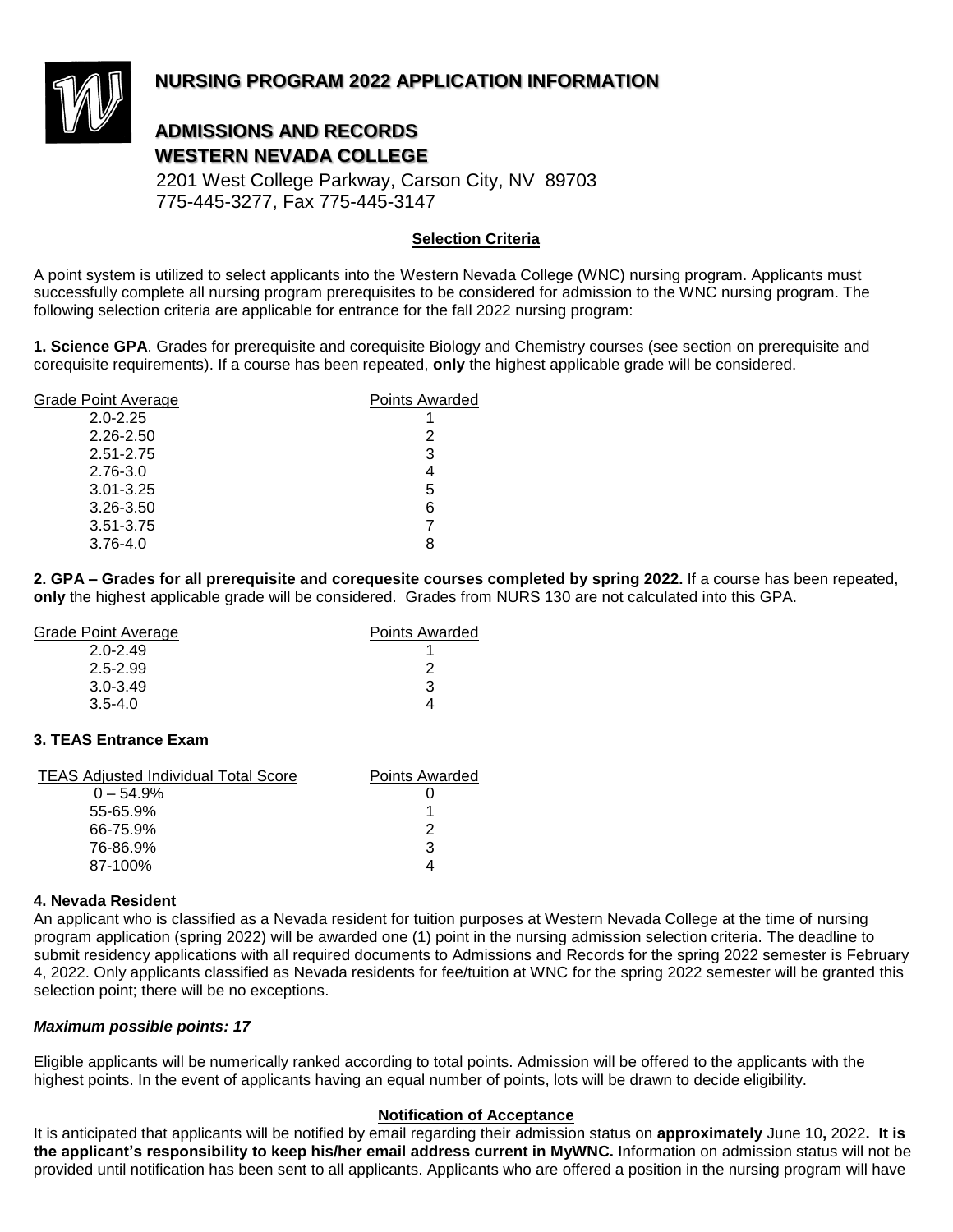a limited time to accept the position. Therefore, applicants who have travel plans in June and who will not have access to email are highly encouraged to contact Admissions and Records to discuss where and how they can be reached.

### **Prerequisite and Corequisite Requirements**

All nursing program required courses must be completed with a grade of C or higher to be considered for admission into the nursing program; a grade of C- does not apply.

**Science and nursing assistant courses, including Biology 190, 190L, 223, 224, 251, Chemistry 121 or equivalent, and Nursing 130 must be completed within 5 years of application; classes completed from spring 2017 through spring 2022 will be accepted**. **Classes in these areas completed prior to spring 2017 will not be accepted.** Biology 223 and 224 taken outside of an NSHE institution must be completed at the same college or university.

**Applicants must successfully complete all the following prerequisites at WNC by the end of the spring 2022 semester (May 21, 2022):**

### **Prerequisite Courses**

BIOL 223 and 224 (4 units each) MATH 120, 124. 126 or higher level (3 units) CHEM 121 or Biology 190 with lab (4 units) PSY 101 (3 units) (CHEM 110 is also acceptable in lieu of CHEM 121) ENG 101 (3 units) Current CNA Certification or completion of NURS 130 within the past 5 years

### **Corequisite Courses**

Completion of the following corequisite courses is not required for admission into the fall 2022 program; courses that are successfully completed by the end of the spring 2022 semester will be calculated into the selection criteria GPA(s). For the US/Nevada constitution requirement, courses must be completed in both US and Nevada constitutions to be entered in the selection criteria GPA.

English 102 (3 units) Biology 251 (4 units) US/NV Constitutions (3-6 units). Choose from: PSC 101, HIST 111, CH 203, or HIST 101 and one of the following: HIST 102, 217, PSC 100 or 208

### **Nursing Assistant Certification**

Applicants must provide a copy of current state certification for Certified Nursing Assistant (CNA) or complete NURS 130 with a grade of C or better within the last five years (from spring 2017 to spring 2022). Current state certification for Licensed Practical Nurse (LPN) is also acceptable.

### **Transfer Courses and Transcripts**

Applicants who will transfer courses and/or applicable test scores (such as AP) to fulfill nursing program prerequisite and/or corequisite requirements must submit official transcripts. **Official** transcripts (defined below) from any other institution, testing source, etc. showing completed program prerequisite or corequisite course(s) must be received by WNC Admissions & Records by April 1, 2022. **If WNC Admissions and Records does not have evidence of satisfactory completion or current enrollment in all required prerequisites from an applicant by April 1, 2022, the application will not be considered. Faxed or other unofficial transcripts will not be accepted.**

If an applicant is enrolled in courses at other colleges during the spring 2022 semester that are to be used to fulfill program prerequisite and/or corequisite requirements, the applicant must submit an official transcript showing the in-progress course(s) that must be received by April 1, 2022. Following this, the applicant must submit a second official transcript showing completion of the course(s) that must be received by June 1, 2022. Applicants enrolled in prerequisite or corequisite classes at any other college that does not list in progress classes may submit a letter from the college's records/Registrar's office listing specific classes for in progress classes; official transcripts must be received by the deadline for any applicable class completed prior to the spring 2022 semester.

### **Official Transcripts (defined)**

A transcript from another college, university, the College Board or other educational testing source, is considered official only if it is sent directly to Admissions and Records by mail (or electronically from a NSHE school or approved transcript company) from the applicable institution; faxed copies will not be accepted. A transcript that is hand carried in a sealed envelope to Admissions and Records that was mailed to the student directly from the applicable institution *may* be accepted as official provided the envelope has not been opened. A transcript delivered in any other manner is considered unofficial and will not be used for nursing program requirements.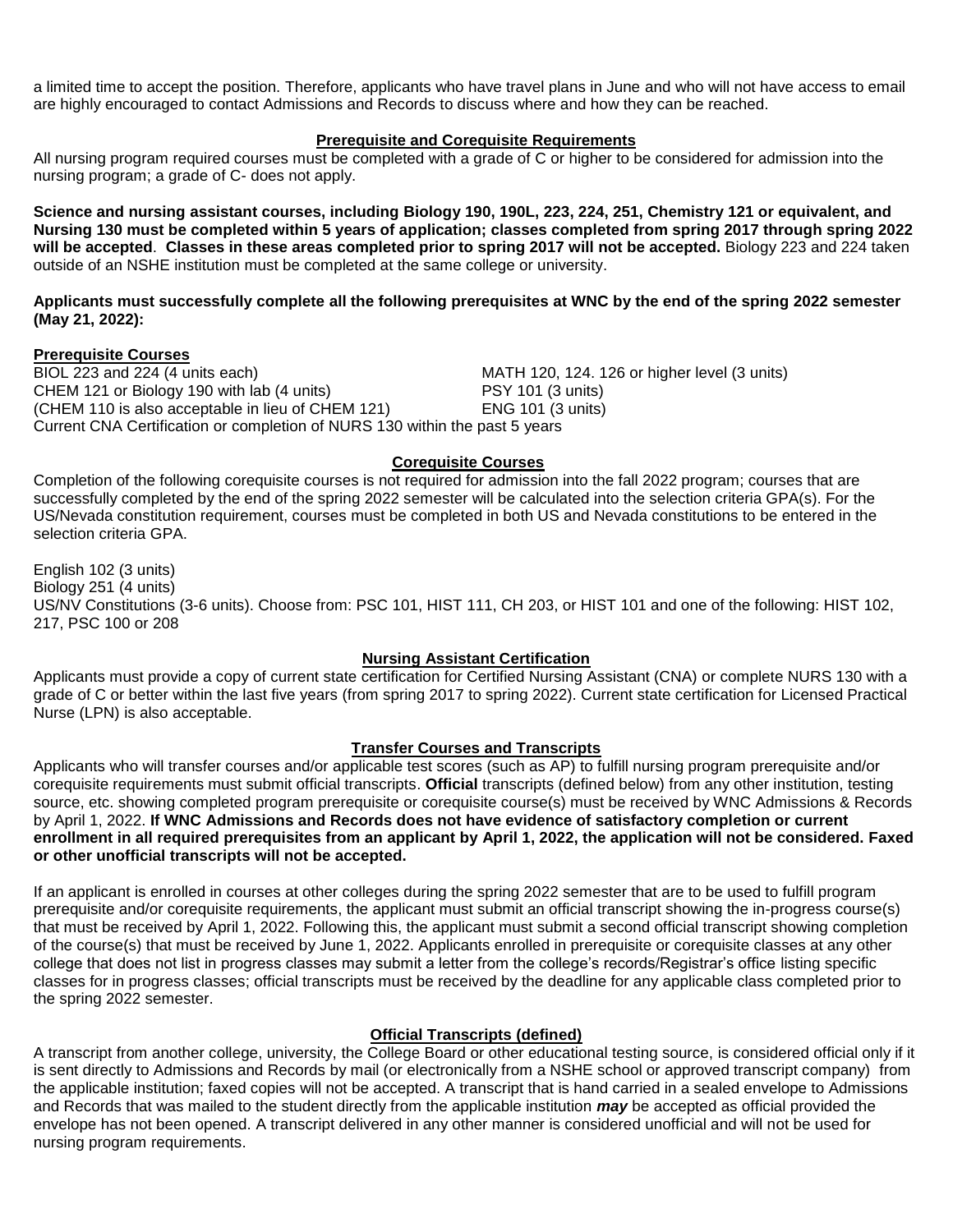### **Grade Changes**

Applicants who have consulted with a WNC instructor and anticipate a grade change for a course to fulfill a nursing program requirement at any time during the spring 2022 semester should notify Jacky Gentine or Dianne Hilliard in Admissions and Records, noting that they are a nursing program applicant. Without notification, the new grade may not be factored into the selection GPA, regardless of the date of the change. Grade changes will not be factored into the selection GPA after offers of acceptance are provided to applicants.

### **TEAS Entrance Test**

The Academic Skills Test to earn points for entrance into the nursing program for fall 2022 will be the Test of Essential Skills (TEAS) examination. Students must complete the TEAS exam at WNC sometime from the fall 2020 through spring 2022 semester, and by April 1, 2022, to have points applied for the selective admissions criteria for the fall 2022 nursing program: **Students may take the test once each semester; repeats are not allowed within the same semester.** Students who desire to complete the TEAS test at a site other than WNC may contact the WNC Nursing and Allied Health department in advance; advance approval is required.

TEAS tests taken outside of the acceptable time frames and/or at other schools or testing center without advance approval from WNC's Nursing and Allied Health division will not be accepted.

Admissions and Records will access scores from the TEAS testing site; therefore, applicants do not need to provide copies of test scores. Further information, including dates the TEAS test is given, may be found on the WNC Nursing Program/Degree website. Please be advised that sign-ups are taken on a first come first serve basis and only continue through March.

### **Students Readmits**

A student who matriculated into the WNC nursing program may be readmitted one time following a withdrawal/failure. The nursing program faculty reserves the right to deny readmission based on a history of unprofessional conduct which violates the ANA Code of Ethics.

### **Health and Immunization Requirements**

Health and immunization requirements will be explained at the first nursing program orientation on June 16, 2022; students must fulfill all requirements by the deadline specified at the orientation to start or continue in the nursing program.

### **Background Check**

Students who are admitted into the nursing program will be required to submit evidence of an acceptable background check in order to start or continue in the program. Any student receiving an adverse finding will not be considered for admission.

### **Mandatory Nursing Program Orientations**

Students offered admission and those who are alternates for admission into the nursing program **are required to attend a mandatory orientation session** scheduled from 9:30 am to 12:30 pm on **Thursday, June 16, 2022**. Accepted students must attend a second mandatory orientation on **Friday, August 26, 2022** from 8 am to 4 pm. The offer for admission or alternate status to the nursing program will be withdrawn if a student is not present for the entire orientation sessions.

### **Differential Fee**

Students admitted into the nursing program will be required to pay an additional per unit fee for all nursing courses. Additional nursing academic fees will be charged – see the Nursing and Allied Health website for details.

### **WNC Scholarships**

All nursing program applicants are encouraged to submit a WNC Scholarship application for the fall 2022 semester; there are numerous scholarships available for students in the nursing program. The application may be found online on the WNC website under Financial Assistance. Please note this is not a requirement for application to the nursing program.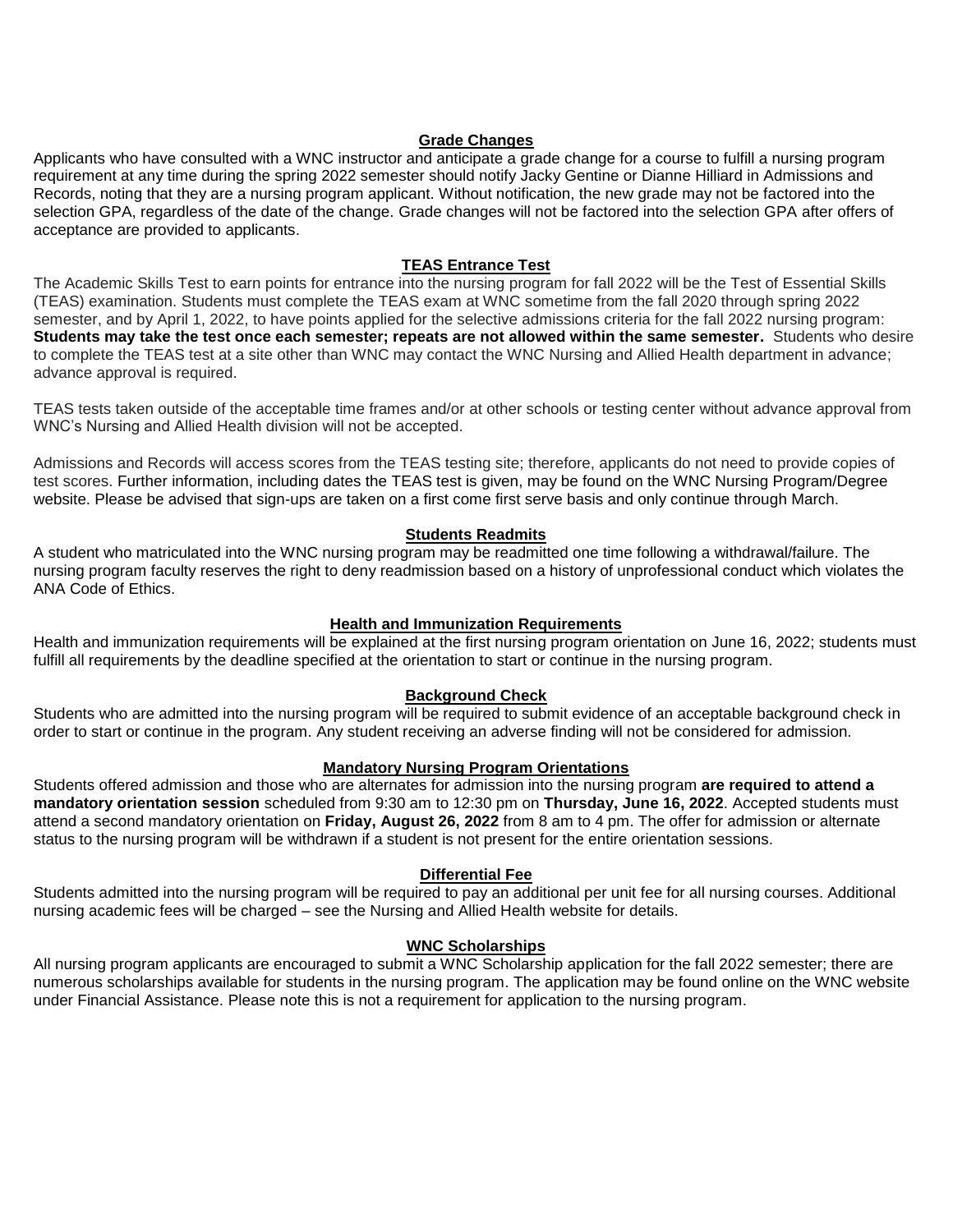

**Nursing Program Application Fall 2022 Western Nevada College, Admissions and Records 2201 West College Parkway, Carson City, NV 89703** 775-445-3277, fax 775-445-3147 **APPLICATION DEADLINE: APRIL 1, 2022**

| (Last)                                                                                                                                                                                                                                                                                                                                                                                                                                                                                                                                                                                                                                                                   | (First) |  | (MI) | (Maiden or other name used) |  |  |
|--------------------------------------------------------------------------------------------------------------------------------------------------------------------------------------------------------------------------------------------------------------------------------------------------------------------------------------------------------------------------------------------------------------------------------------------------------------------------------------------------------------------------------------------------------------------------------------------------------------------------------------------------------------------------|---------|--|------|-----------------------------|--|--|
|                                                                                                                                                                                                                                                                                                                                                                                                                                                                                                                                                                                                                                                                          |         |  |      |                             |  |  |
|                                                                                                                                                                                                                                                                                                                                                                                                                                                                                                                                                                                                                                                                          |         |  |      |                             |  |  |
| If courses completed from another college, university, or test scores (CLEP or AP) are to be evaluated for the nursing program,<br>list each source below. If a college and/or educational source is not listed, it may not be evaluated for nursing program<br>admission. If an official transcript is not received by the deadline(s), courses or test credit from the transfer source will not be<br>evaluated for the nursing program. See section on transfer courses and transcripts for important information.<br>List ALL official transcripts from OTHER COLLEGES (not WNC), Certificates, CLEP, College Board scores, etc. to be evaluated on the lines below: |         |  |      |                             |  |  |
|                                                                                                                                                                                                                                                                                                                                                                                                                                                                                                                                                                                                                                                                          |         |  |      |                             |  |  |
| If currently enrolled in any prerequisites and/or corequisites for the spring 2022 semester at any college other than WNC, list<br>below. Note: courses not listed may not be evaluated for the fall 2022 nursing program.                                                                                                                                                                                                                                                                                                                                                                                                                                               |         |  |      |                             |  |  |
| 1. Course (i.e. ENG 102) ______________________________College/institution: ________________________                                                                                                                                                                                                                                                                                                                                                                                                                                                                                                                                                                     |         |  |      |                             |  |  |
|                                                                                                                                                                                                                                                                                                                                                                                                                                                                                                                                                                                                                                                                          |         |  |      |                             |  |  |
|                                                                                                                                                                                                                                                                                                                                                                                                                                                                                                                                                                                                                                                                          |         |  |      |                             |  |  |

4. Course \_\_\_\_\_\_\_\_\_\_\_\_\_\_\_\_\_\_\_\_\_\_\_\_\_\_\_\_\_\_\_\_\_\_\_\_\_\_\_\_College/institution: \_\_\_\_\_\_\_\_\_\_\_\_\_\_\_\_\_\_\_\_\_\_\_\_\_\_\_

# **APPLICANT'S CERTIFICATION**

**I accept complete responsibility for submitting all required documents to WNC Admissions and Records by the April 1, 2022 deadline:**

**1) A WNC application for admission (for students who have not taken a credit class at WNC within the last 2 years) 2) An application to the nursing program**

**3) If applicable, official transcripts from other colleges or other acceptable credit sources showing completion of prerequisite and/or corequisite courses. Current CNA certification (if applicable).**

**4) If currently enrolled in a prerequisite course at another college, an official transcript and/or letter showing in progress courses by April 1, 2022 followed by an official transcript no later than June 1, 2022. The same deadlines apply if currently enrolled in a corequisite course at another college in order to have the course used in the GPA selection criteria.**

I have read and acknowledge the "Nursing Program Application Information 2022 provided in the information section of this application and understand that I am responsible to know all information provided. I understand that I will not be considered for admission into the WNC Nursing program if WNC Admissions and Records has not received the required documents by the deadlines, and that there are no exceptions. I understand that submission of documents to another WNC office or proof of ordering a transcript from another school does not satisfy the requirements.

I authorize the evaluation of my transcripts from other institutions (if applicable). I understand that it is my responsibility to keep my name, email address, address and phone number current through myWNC. I understand that if I am accepted into the nursing program I will be required to attend mandatory orientations on June 16 and August 26 and must submit health and immunization records and evidence of an acceptable background check by required deadlines in order to start or continue in the program. I further authorize the WNC Office of Nursing and Allied Health to submit my name to health clinical sites as a potential nursing applicant for the purpose of review of my background check.

\_\_\_\_\_\_\_\_\_\_\_\_\_\_\_\_\_\_\_\_\_\_\_\_\_\_\_\_\_\_\_\_\_\_\_\_\_\_\_\_\_\_\_\_\_\_\_\_\_\_\_\_\_\_\_\_\_\_ \_\_\_\_\_\_\_\_\_\_\_\_\_\_\_\_\_\_\_\_\_\_\_\_\_\_\_\_\_\_\_\_\_